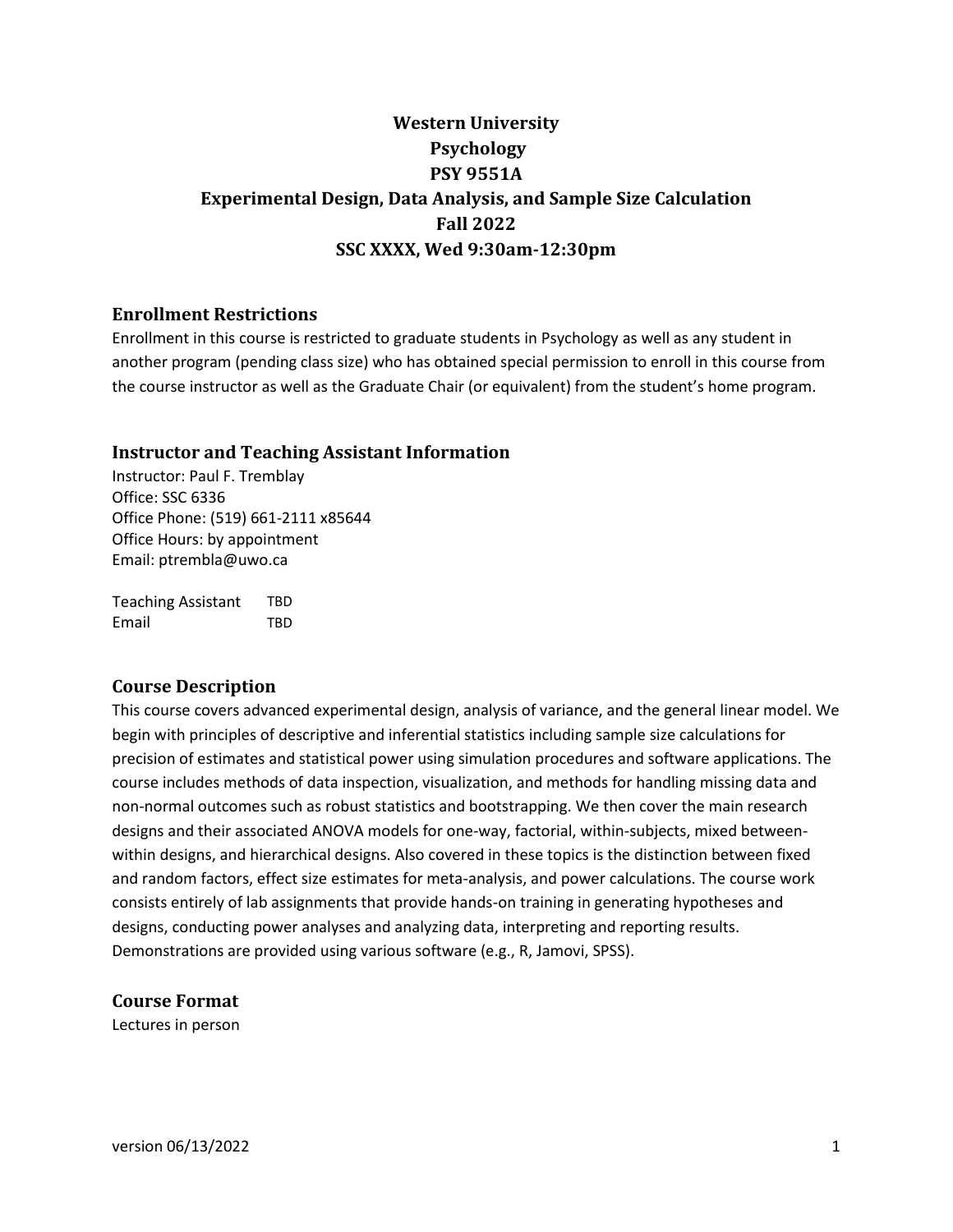# **Course Learning Outcomes/Objectives**

Upon completion of this course, students should be able to:

- 1. Design studies with interactions and a mix of between- and within-subjects factors.
- 2. Conduct a sample size calculation for statistical power of an effect in any design or for precision of confidence intervals.
- 3. Conduct analyses and report results including tests, diagnostics, effect size, and visuals.
- 4. Make sound decisions about how to proceed with missing data and violations of assumptions using options such as robust statistics, bootstrapping, and improving measurement scale of outcome variable.

# **Course Materials**

The following textbook is optional and can serve as a secondary resource. It will be available online through our Western library and can be accessed through the OWL course page. You will be able to download sections in pdf.

Hahs-Vaughn, D. L. & Lomax, R. G. (2020). *An introduction to statistical concepts. Fourth Edition*. Routledge. 978-1138650558

A list of supplementary articles and book chapters (available online through the library system or in the OWL course website) are listed below by lecture topics. These are additional resources that are discussed in the course and may serve you beyond this course in your own research.

# **Methods of Evaluation**

The course work consists entirely of **6 equally weighted (~16.5% each)** lab assignments provided every two weeks starting Sep 21. You will have two weeks to complete each assignment. These assignments provide hands-on training by having you generate hypotheses, analyze data, interpret and report results, conduct simulations, write mini research proposals, or evaluate published research. My lectures and demonstrations include presentations in R (and the related Jamovi software) and SPSS. Students are allowed to work in any software package or programming language of their choice including any not mentioned above (e.g., SAS, Stata, Python or MATLAB).

Assignment reports will typically consist of a two double-spaced page write-up including a short method section, results section including tables and/or figures, interpretation and discussion of results, answers to specific questions, and an appendix with analysis output.

Late assignments will receive a 5% deduction per 24 hours. Assignments that are more than one week late will not be accepted for partial marks unless you have contacted me to request an extension.

*Rules about working in groups*. I am supportive of students working in pairs or groups to conduct the analyses and discuss the assignments. However, you are required to write your own report with no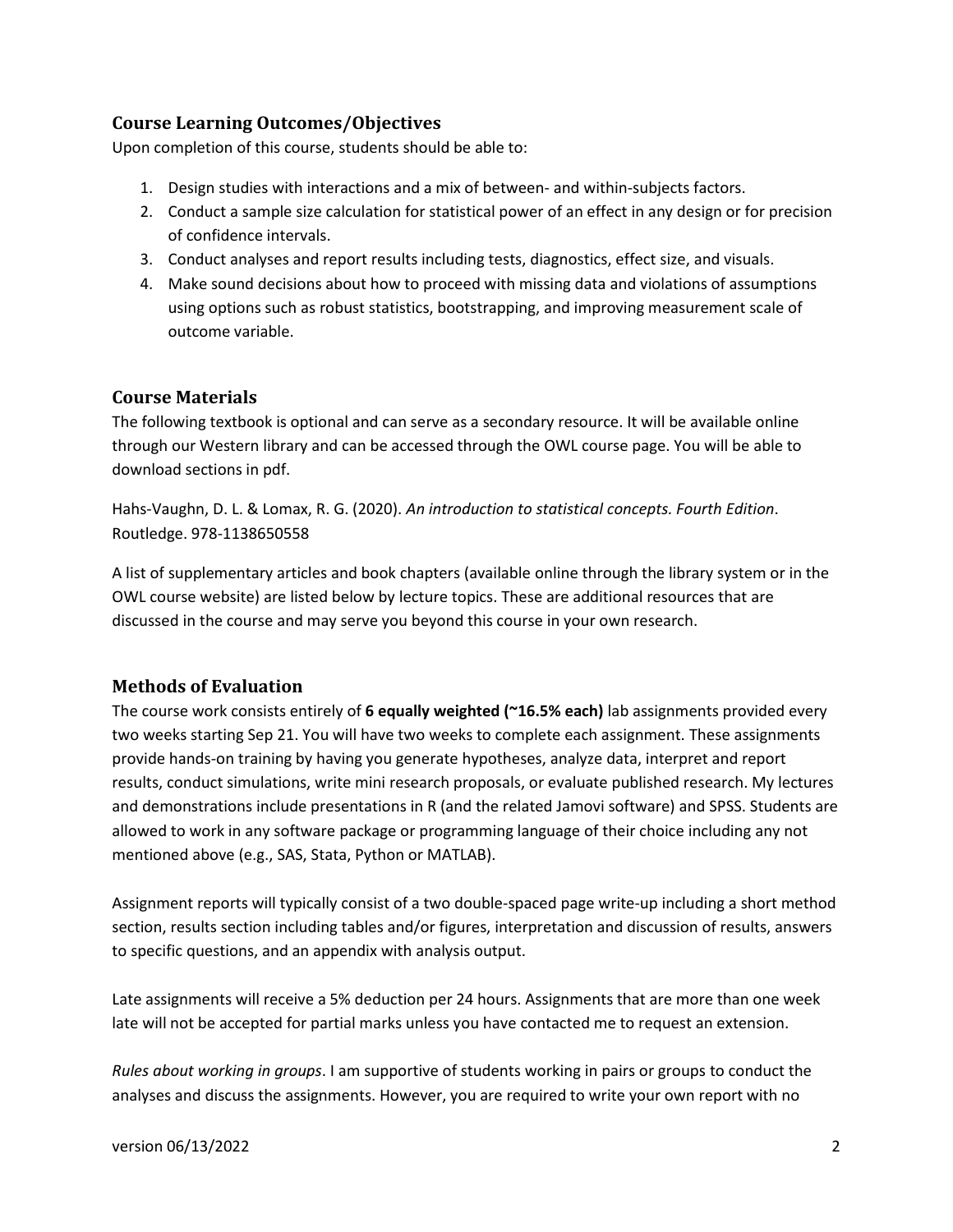duplication from your colleagues' work. The assignments will often require you to choose a subset of variables, to make decisions about plausible strategies, or to describe research ideas from your own area of interest. Also, some questions will ask you to design your own hypothetical research designs. As a result, it is unlikely that two students will work with the exact same material.

| <b>Assignment</b> | Due date      | <b>Topic</b>                                          |
|-------------------|---------------|-------------------------------------------------------|
| Lab1              | Oct 5         | Data inspection, visualization, scales of measurement |
| Lab <sub>2</sub>  | Oct 19        | Simulation to understand Type I error rate and power  |
| Lab3              | Nov 9         | Sample size calculation for power and precision       |
| Lab4              | <b>Nov 23</b> | Factorial ANOVA, interactions and power analysis      |
| Lab5              | Dec 7         | Split plot (mixed factor) ANOVA                       |
| Lab6              | <b>Dec 21</b> | Running a small meta analysis in Jamovi or R          |

Each of these assignments will be provided to you, two weeks prior to the due date.

#### **Course Timeline**

| Week          | Date          | <b>Topics</b>                                            | <b>Suggested chapters</b><br>from Hahs-Vaughn<br>& Lomax (2020) |
|---------------|---------------|----------------------------------------------------------|-----------------------------------------------------------------|
| 1             | Sep 14        | Overview, causality, scales of measurement               | 1                                                               |
| $\mathcal{L}$ | Sep 21        | Data inspection, visualization, missing data analysis    |                                                                 |
| 3             | Sep 28        | Sampling distributions, confidence intervals             | 2, 3, 4                                                         |
| 4             | Oct 5         | Inferential statistics (NHST), error rates, power        | 5, 6                                                            |
| 5             | Oct 12        | t-tests, effect size estimation, robust stats, bootstrap | 7                                                               |
| 6             | Oct 19        | Sample size calculation for power and precision          |                                                                 |
| 7             | Oct 26        | Experimental design and one-way ANOVA                    | 9, 11, 12                                                       |
| 8             | Read wk       |                                                          |                                                                 |
| 9             | Nov 9         | <b>Factorial ANOVA and interactions</b>                  | 13                                                              |
| 10            | Nov16         | Repeated measures and analysis of change                 | 15                                                              |
| 11            | Nov 23        | Split plot (mixed factor) ANOVA and hierarchical designs | 15                                                              |
| 12            | <b>Nov 30</b> | Adding continuous covariates to your designs             | 14                                                              |
| 13            | Dec 7         | Introduction to meta-analysis                            |                                                                 |

Additional resources for lecture topics (list may be slightly updated before start of course)

Sep 14.

Appelbaum, M., Cooper, H., Kline, R. B., Mayo-Wilson, E., Nezu, A. M., Rao, S. M., & Clinic, C. (2018). Journal article reporting standards for quantitative research in Psychology: The APA Publications and Communications Board Task Force Report. *American Psychologist*, *73(1)*, 3–25. <http://dx.doi.org/10.1037/amp0000191>

# Sep 21.

Baraldi, A. N., & Enders, C. K. (2010). An introduction to modern missing data analyses. *Journal of School Psychology*, *48*, 5–37. doi: 10.1016/j.jsp.2009.10.001

DeCarlo, L. T. (1997). On the meaning and use of kurtosis. *Psychological Methods*, *2*, 292-307.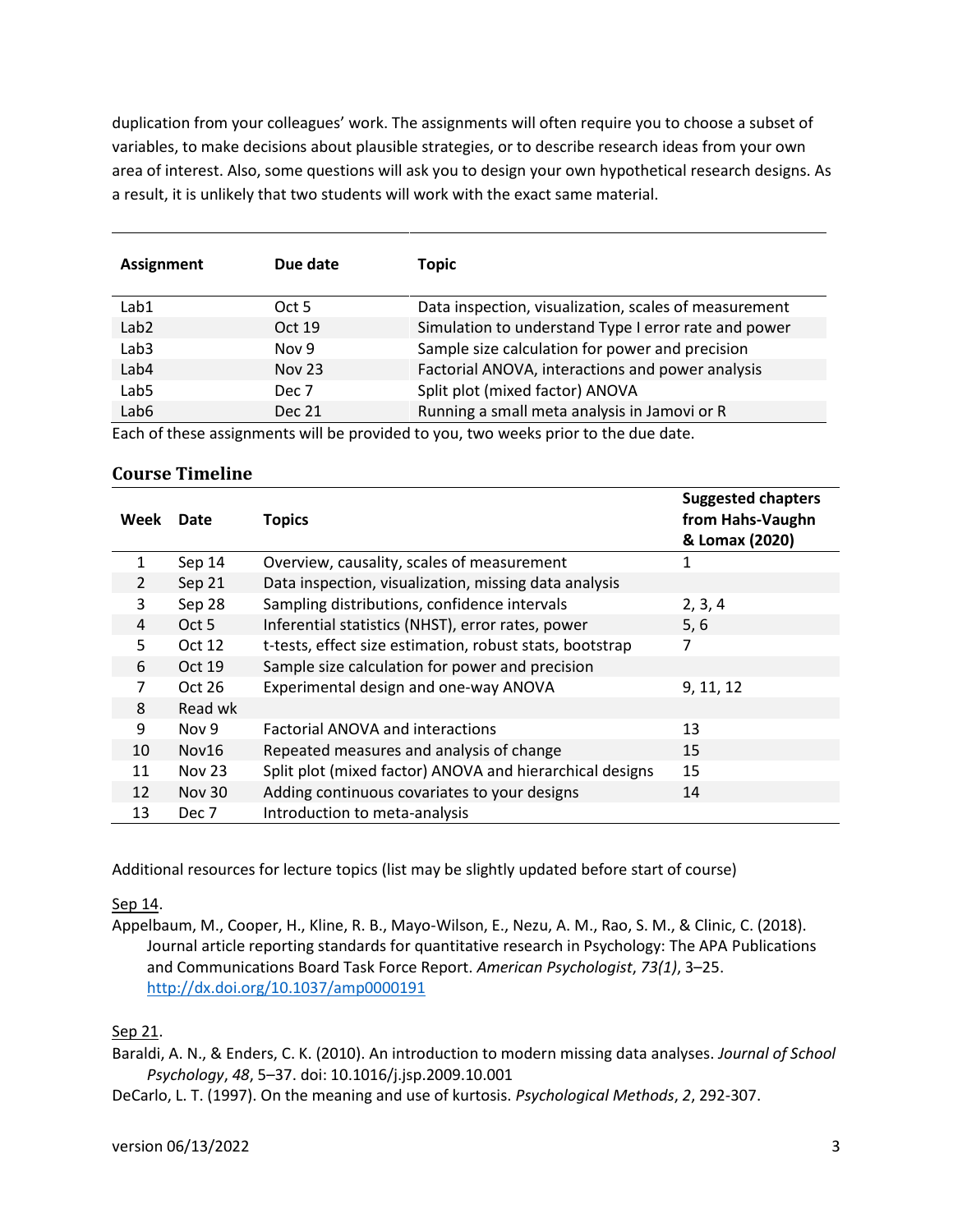Field, A. P., & Wilcox, R. R (2017). Robust statistical methods: A primer for clinical psychology and experimental psychopathology researchers. *Behaviour Research and Therapy*, *98*, 19-38. <http://dx.doi.org/10.1016/j.brat.2017.05.013>

#### Sep 28.

Cumming G., & Finch, S. (2005). Inference by eye. Confidence intervals and how to read pictures of data. *American Psychologist*, *60*, 170-180. doi: 10.1037/0003-066X.60.2.170

#### Oct 5.

Amrhein, V., Greenland, S., & McShane, B. (2019). Retire statistical significance (Comment). *Nature*, *567*, 305-307.

#### Oct 12.

- Kelley, K., & Preacher, K. J., (2012). On effect size. *Psychological Methods*, *17*, 137-152. doi: 10.1037/a0028086
- Lakens, D. (2013). Calculating and reporting effect sizes to facilitate cumulative science: a practical primer for t-tests and ANOVAs. *frontiers in Psychology*. doi: 10.3389/fpsyg.2013.00863
- Lakens, D., Scheel, A. M., & Isager, P. M. (2018). Equivalence testing for psychological research: A Tutorial. *Advances in Methods and Practices in Psychological Science*, *1*, 259-269. doi: 10.1177/2515245918770963
- Stanton, J. M. (2021). Evaluating equivalence and confirming the null in the organizational sciences. *Organizational Research Methods*, *24*, 491-512. doi: 10.1177/1094428120921934

#### Oct 19.

- Lakens, D., & Caldwell, A. R. (2021). Simulation-Based Power Analysis for Factorial Analysis of Variance Designs. *Advances in Methods and Practices in Psychological Science*, *4(1)*. https://doi.org/10.1177/2515245920951503
- Maxwell, S. E., Kelley, K., & Rausch, J. R. (2008). Sample size planning for statistical power and accuracy in parameter estimation. *Annual Review of Psychology*, *59*, 537-563. doi: 10.1146/annurev.psych.59.103006.093735

#### Oct 26.

Sauder, D. C., & DeMars C. E. (2019). An Updated recommendation for multiple comparisons. *Advances in Methods and Practices in Psychological Science*, *2*, 26-44. doi:10.1177/2515245918808784

#### Nov 9.

- Spinner, B., & Gabriel, R. M. (1981). Factorial analysis of variance with unequal cell frequencies. *Canadian Psychology*, *22*, 260-270.
- Pierce, C. A., Block, R. A., & Aguinis, H. (2004). Cautionary note on reporting eta-squared values from multifactor ANOVA designs. *Educational and Psychological Measurement*, *64*, 916-924. doi: 10.1177/0013164404264848

#### Nov 16.

Atkinson, G. (2001). Analysis of repeated measurements in physical therapy research. *Physical Therapy in Sports*, *2*, 194-208. doi: 10.1054/ptsp.2001.0071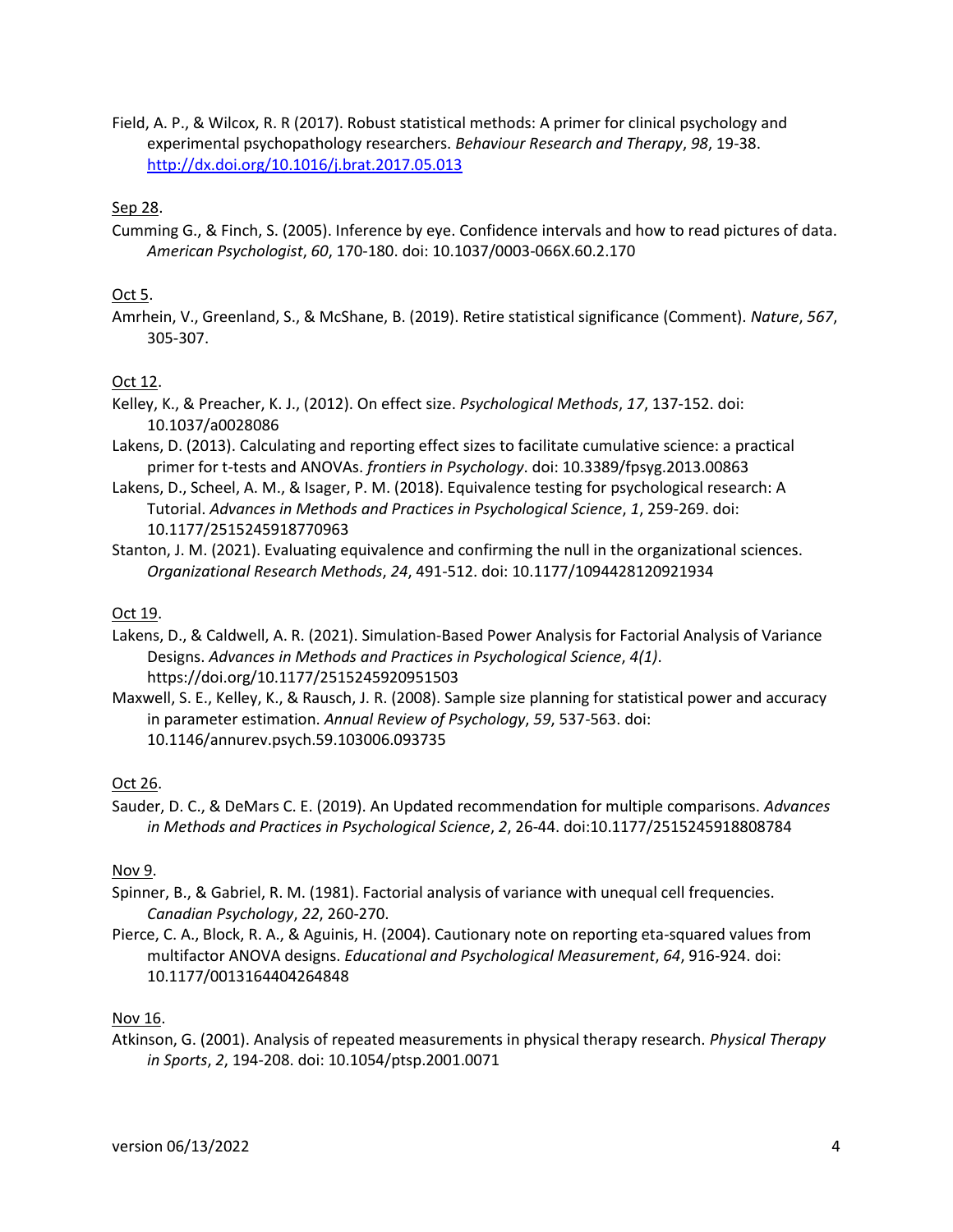#### Nov 23.

Read, K. L. et al. (2013). Statistical Methods for use in the analysis of randomized clinical trials utilizing a pretreatment, posttreatment, follow-up (PPF) paradigm. In J. S. Comer & P. C. Kendall (Eds.), *The Oxford Handbook of Research Strategies for Clinical Psychology* (Vol. 1). Oxford University Press. https://doi.org/10.1093/oxfordhb/9780199793549.013.0014

Nov 30.

- Miller, G. A., & Chapman, J. P. (2001). Misunderstanding analysis of covariance. *Journal of Abnormal Psychology*, *110*, 40-48. doi: 10.1037//0021-843X.110.1.40
- Wright, D. B. (2006). Comparing groups in a before-after design: when t test and ANCOVA produce different results. *British Journal of Educational Psychology*, *76*, 663-675. DOI:10.1348/000709905X52210

#### Dec 7.

- Page, M. J., Moher, D., Bossuyt, P. M., Boutron, I., Hoffmann, T. C., Mulrow, C. D., Shamseer, L., Tetzlaff, J. M., Akl, E. A., Brennan, S. E., Chou, R., Glanville, J., Grimshaw, J. M., Hróbjartsson, A., Lalu, M. M., Li, T., Loder, E. W., Mayo-Wilson, E., Mcdonald, S., … Mckenzie, J. E. (2021). PRISMA 2020 explanation and elaboration: Updated guidance and exemplars for reporting systematic reviews. BMJ. British Medical Journal (International Ed.), 372, n160–n160. <https://doi.org/10.1136/bmj.n160>
- Pigott, T. D., & Polanin, J. R. (2020). Methodological Guidance Paper: High-Quality Meta-Analysis in a Systematic Review*. Review of Educational Research*, *90(1)*, 24–46. https://doi.org/10.3102/0034654319877153
- Schäfer T., & Schwarz, M. A. (2019). The Meaningfulness of effect sizes in psychological research: Differences between sub-disciplines and the impact of potential biases. *Frontiers in Psychology, 10*, 813. doi: 10.3389/fpsyg.2019.00813

# **Statement on Academic Offences**

Scholastic offences are taken seriously and students are directed to read the appropriate policy, specifically, the definition of what constitutes a Scholastic Offence, at the following Web site: [http://www.uwo.ca/univsec/pdf/academic\\_policies/appeals/scholastic\\_discipline\\_grad.pdf](http://www.uwo.ca/univsec/pdf/academic_policies/appeals/scholastic_discipline_grad.pdf)

# **Health/Wellness Services**

Students who are in emotional/mental distress should refer to Mental Health@Western <http://www.uwo.ca/uwocom/mentalhealth/> for a complete list of options about how to obtain help.

# **Accessible Education Western (AEW)**

Western is committed to achieving barrier-free accessibility for all its members, including graduate students. As part of this commitment, Western provides a variety of services devoted to promoting, advocating, and accommodating persons with disabilities in their respective graduate program.

Graduate students with disabilities (for example, chronic illnesses, mental health conditions, mobility impairments) are strongly encouraged to register with Accessible Education Western (AEW), a confidential service designed to support graduate and undergraduate students through their academic